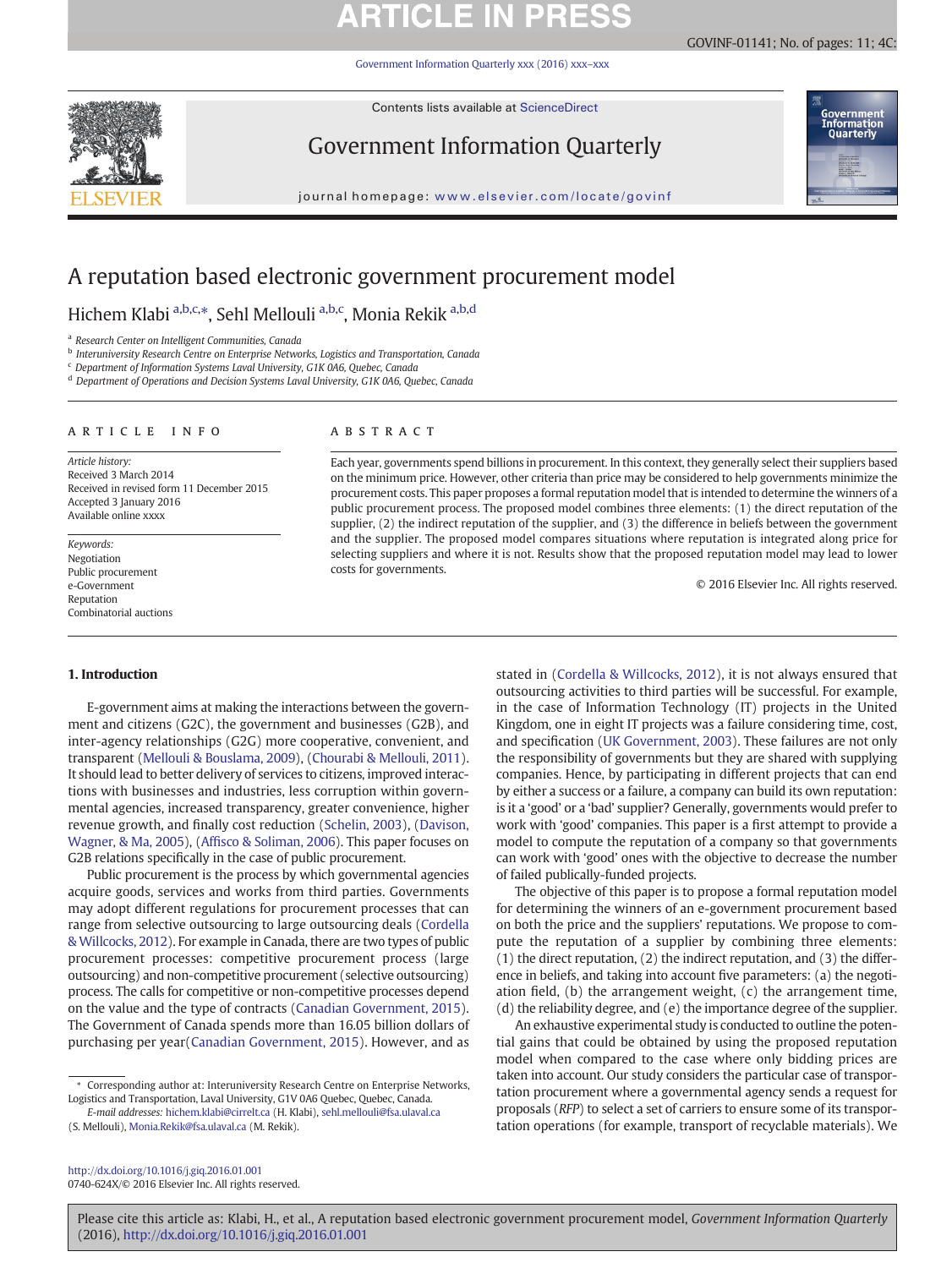also investigate the impact of adding knowledge on the government total expected cost by considering different alternatives when computing the carrier reputation. Finally, we analyse different situations to take into account the behaviour of the governmental agency with regard to risk. In other words: should a government agency always contract with suppliers with which it has a good past relations with or should it open the bids to "new" suppliers with which it has no past relations?

The paper is organized as follows. Section 2 presents a literature review on the reputation in public procurement. Section 3 identifies the three elements and the five parameters used to build the reputation model. It describes the proposed formal reputation model. [Section 4](#page-3-0) presents the experimental results. Section 6 discusses the possibility of integration of reputation systems in the e-government procurement system. This section concludes the paper and opens on future research directions.

# 2. Reputation and public procurement: literature review

Public procurement is an integral part of G2B processes [\(Panayiotou,](#page-10-0) [Gayialis, & Tatsiopoulos, 2004\)](#page-10-0), [\(Teo, Devadoss, & Pan, 2006](#page-10-0)) and it is a procedure that allows governments to operate efficiently. In a public procurement process, the government sends a RFP to different suppliers and waits for their replies. When it receives the procurement responses, a negotiation process is started with the interested suppliers. Through public procurement, a government aims to find a good combination of suppliers for the acquisition of commodities or services while the objective of the suppliers is to win the RFP with maximum profits ([Garrido,](#page-9-0) [2008\)](#page-9-0), [\(Concha, Porrúa, & Pimenta, 2010](#page-9-0)).

Winning suppliers can take advantage from a collaboration with government agencies since they can build their own image; they can have access to additional resources, benefit from a lower bureaucratic bunder, and improve their reputation in the market [\(Vinogradov,](#page-10-0) [Shadrina, & Kokareva, 2014](#page-10-0)). Hence, one of the main elements that can impact a company operations is its reputation. Reputation can guarantee to companies long term contracts with governments ([Vinogradov](#page-10-0) [et al., 2014\)](#page-10-0). Consequently, from these statements, suppliers have to maintain a good reputation in a public market in order to have chances to acquire new contracts with government agencies. However, a question remains: does reputation lead to better procurement results for the public sector? To the best of our knowledge, reputation has not yet been formally considered in the decision making process of public procurements. However, reputation has been tested in other disciplines, such as auctions, to show how it can improve final outcomes. Reputation allows the prediction of the entities that can be trusted for future transactions based on the feedback from the pasts transactions [\(Hendrikx, Bubendorfer, & Char, 2015\)](#page-9-0).

Different research works have been conducted in order to show the importance of considering the reputation of a supplier along with the price in order to determine the winner of an auction [\(Sabater](#page-10-0) [& Sierra, 2005](#page-10-0)), ([Jiang, Xia, Zhong, & Zhang, 2005](#page-9-0)), [\(Indiramma &](#page-9-0) [Anandakumar, 2008\)](#page-9-0), ([Lopes, Wooldridge, & Novais, 2008](#page-9-0)), [\(Bentahar,](#page-9-0) [Khosravifar, & Gomrokchi, 2009\)](#page-9-0). The reputation can be either used in a pre-procurement phase, to select the suppliers that can participate in the procurement process, or in the procurement process to determine winning suppliers. Noorian and Ulieru (2010) showed that open electronic marketplaces and on-line collaboration systems require the establishment of mutual trust between service providers and service consumers. The authors showed that to address these concerns, reputation systems can be used to evaluate the reliability and credibility of the participants such that recommendation can be made when needed.

In order to build a reputation system for public procurement, and with the absence of studies in this context, we looked at other studies that considered reputation and we tried to adapt these models to public procurement. In the literature, to determine the reputation of a supplier, two mains elements are generally considered: the direct, and the indirect reputations [\(Malik & Bouguettaya, 2009\)](#page-10-0), ([Denko & Woungang,](#page-9-0) [2011\)](#page-9-0). The direct reputation uses the past arrangements concluded between a service provider S (supplier) and a service consumer G (government agency in our context) [\(Xiong & Lui, 2004](#page-10-0)), ([Denko & Woungang,](#page-9-0) [2011\)](#page-9-0). The arrangements are classified into two types: satisfied ones and unsatisfied ones ([Sabater & Sierra, 2001b](#page-10-0)), [\(Wang & Vassileva,](#page-10-0) [2003\)](#page-10-0). If the number of satisfied arrangements is greater than the unsatisfied ones, G considers S as having a good direct reputation ([Malik &](#page-10-0) [Bouguettaya, 2009\)](#page-10-0), ([Khosravifar, Gomrokchi, Bentahar, & Thiran,](#page-9-0) [2009\)](#page-9-0). The indirect reputation refers to the direct reputation of service provider S as estimated by third-party service consumers that are called the witnesses agents ([Wang & Vassileva, 2003](#page-10-0)), ([Tafreschi, Mähler,](#page-10-0) [Fengel, Rebstock, & Eckert, 2008](#page-10-0)). The indirect reputation helps G to have a better idea on S [\(Xiong & Lui, 2004\)](#page-10-0), [\(Jiang et al., 2005](#page-9-0)), [\(Khosravifar et al., 2009](#page-9-0)). In the context of this paper, the witnesses can be other governments agencies at different government levels. G will combine the direct reputation of S with the indirect reputations that it will collect from others in order to define a global reputation of S.

# 3. Reputation model

[Fig. 1](#page-2-0) presents a general architecture that can be implemented to build a reputation-based e-procurement system in which a governmental agency (G) has to select suppliers to ensure a number of services. In the proposed architecture, each component has a specific role as described in what follows:

Governmental Agency (G): Let G be a government agency at any government level (federal, provincial, or municipal). G sends a RFP to different suppliers and wait for replies from those who are interested. The objective of G is to find a good combination of suppliers to fulfill its needs.

Suppliers (S): Several suppliers are invited to participate in the government procurement process. Each supplier submits its offers to G through the communication layer.

Witness governmental agencies (WG): To have a good idea on the participating suppliers, G may be assisted by a set of WGs. Based on its historical data, each WG sends to G its opinion with regard to the suppliers.

Reputation based e-procurement system: The reputation based eprocurement system is the mechanism for determining the winning suppliers. The selection process is based on the price and the suppliers' reputation.

This paper proposes to compute the reputation of a supplier by combining three components: (1) the direct reputation, (2) the indirect reputation, and (3) the difference in beliefs. As discussed in Section 2, direct and indirect reputations have already been considered in the literature and different approaches have been presented to evaluate them. This paper proposes an innovative approach to compute direct and indirect reputations that considers five parameters already proposed in the literature for specific contexts but were never integrated in the same direct/ indirect reputation model. Considering all these parameters enables to define more realistic, relevant and reliable e-procurement systems. In addition, the proposed reputation model considers the difference in beliefs component that has, and to the best of our knowledge, never been used to compute reputation.

### 3.1. Direct reputation

The direct reputation of a supplier is generally computed from the previous arrangements contracted with that supplier. These arrangements are classified into two types: satisfactory and unsatisfactory. In [\(Khosravifar et al., 2009\)](#page-9-0), the direct reputation is computed based on the ratio of the number of satisfactory arrangements by the total number of arrangements. More precisely, a beta expectancy formula is proposed so that when the number of satisfactory arrangements is greater than unsatisfactory ones, the beta expectancy is close to 1. In this paper, we propose an innovative way to compute the direct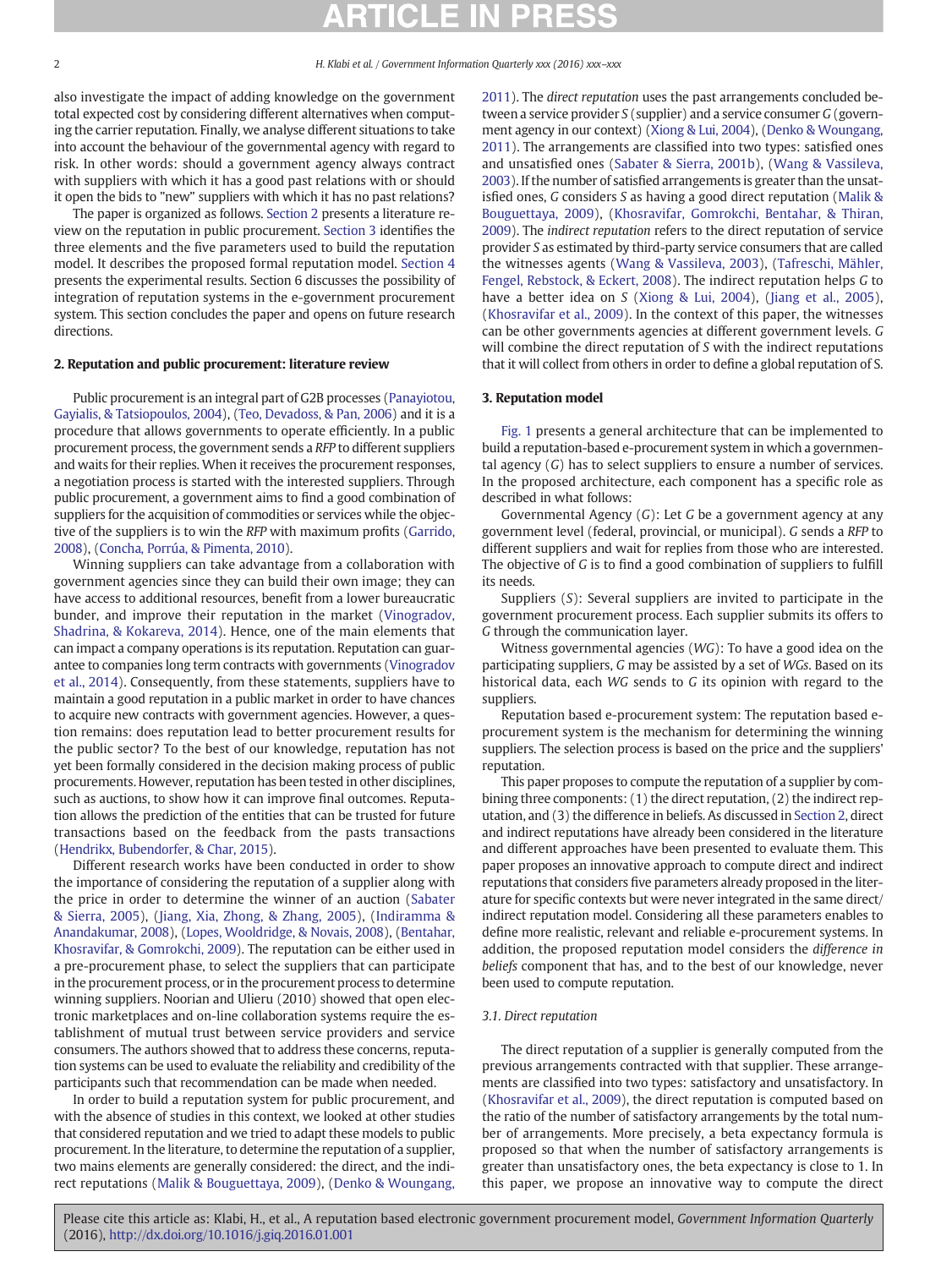<span id="page-2-0"></span>

Fig. 1. General Architecture of the reputation-based e-procurement system.

reputation using a formula inspired by the beta expectancy but in which the number of satisfied and unsatisfied arrangements is adjusted based on three parameters, namely: the negotiation field, the time of arrangement and the weight of arrangement. The beta expectancy value is then "corrected" using a fourth parameter: the so-called direct reliability degree parameter.

The negotiation field represents the influence of the procurement domain and is an important parameter to consider ([Carley, 1999](#page-9-0)), [\(Haghpanah & desJardins, 2010\)](#page-9-0), ([Denko & Woungang, 2011\)](#page-9-0). For example, in transportation procurement processes, transporting toxic or inflammatory products may be considered as more important than transporting furnitures. In the proposed model, it is assumed that G has already assigned a negotiation field value  $NF(h)$  -ranging from 0 to 1- to each past arrangement  $h$  it had with each participating supplier.

The time of past arrangements is widely considered in the literature dealing with reputation ([Huynh, Jennings, & Shadbolt, 2006](#page-9-0)), [\(Haghpanah & desJardins, 2010](#page-9-0)), [\(Huang, Liang, Lai, & Lin, 2010\)](#page-9-0). In our context, this implies that G has to weight the past arrangements with regard to the time when they occurred; recent arrangements having greater weight than the past ones.

We propose to compute this weight using the exponential function proposed in ([Huynh et al., 2006\)](#page-9-0) since it helps adapt quickly to any changes in a supplier performance over time. In the following, the time of past arrangements parameter associated with a past arrangement h is denoted  $TA(h)$ . We refer the reader to the appendix for a formal description of the formula used to compute  $TA(h)$ .

The weight of arrangement parameter suggests that a government agency G should give greater weights to the arrangements that have led to more economic savings. The weight of arrangement parameter associated with a past arrangement h is denoted by  $WA(h)$ . We refer the reader to the appendix for a formal description of the formula used to compute  $WA(h)$ .

Based on these three parameters, the adjusted number of satisfactory and unsatisfactory arrangements contracted in the past to supplier s by G is given by:

$$
N'_{Sat}(G,s) = \sum_{h \in H_{Sat}(G,s)} NF(h) * TA(h) * WA(h)
$$
  

$$
N'_{USat}(G,s) = \sum_{h \in H_{USat}(G,s)} NF(h) * TA(h) * WA(h)
$$

where,  $H<sub>Sat</sub>(G,s)$  and  $H<sub>USat</sub>(G,s)$  represent respectively the set of satisfactory and unsatisfactory arrangements contracted in the past to supplier s by G.

Furthermore, in order to have a good assessment of the supplier reputation, we propose to adjust the beta expectancy formula by using the so-called direct reliability degree parameter. A reliability degree is based on the principle that the judgment that a government agency G can have about a supplier depends on the number of arrangements that G has with the supplier ([Sabater & Sierra, 2001a](#page-10-0)), ([Barouni, Ait-Kadi,](#page-9-0) [Mellouli, & Ruiz, 2009\)](#page-9-0), [\(Malik & Bouguettaya, 2009\)](#page-10-0). In this formula, the direct reliability degree is a value comprised between 0 and 1. The value is less than 1 if the number of arrangements is less than a certain minimum. The value is 1 if the number of arrangements is greater than this minimum. In our case, we propose to compute the direct reliability degree by considering the formula proposed in [\(Sabater & Sierra,](#page-10-0) [2001a](#page-10-0)). The direct reliability degree associated with G and supplier s is denoted  $\xi_d(G, s)$ . We refer the reader to the appendix for a formal description of the formula used to compute  $\xi_d(G, s)$ .

Hence, the direct reputation of supplier s with regard to G is computed as follows:

$$
R_d(G,s) = \xi_d(G,s) \left( \frac{N'_{Sat}(G,s) + 1}{N'_{Sat}(G,s) + N'_{USat}(G,s) + 2} \right)
$$
(1)

# 3.2. Indirect reputation

As presented in Fig. 1, the governmental agency G running the eprocurement process may ask other governmental agencies (the witness agencies WGs) about the reputation of supplier S. The information sent by WGs is then used to compute the so-called indirect reputation of supplier s. We propose to compute this indirect reputation based on three parameters: the time of knowledge, the importance degree, and the indirect reliability degree.

The time of knowledge parameter is intended to give more weight to recent knowledges than past ones. In fact, the behavior of a supplier may change and evolve over time by either improving or decreasing the quality of its services. The intuition behind the time of knowledge is to weight the behavior of a supplier over time by giving more importance to recent behaviors than past ones. We propose to compute the time of knowledge using the formula proposed by [\(Huynh et al.,](#page-9-0) [2006](#page-9-0)). The time of knowledge parameter associated with witness agency WG and supplier s is denoted Γ(WG, s) in the following. We refer the reader to the appendix for a formal description of the formula used to compute Γ(WG, s).

The importance degree parameter enables the governmental agency G to adjust the information given by a witness agency WG on a supplier s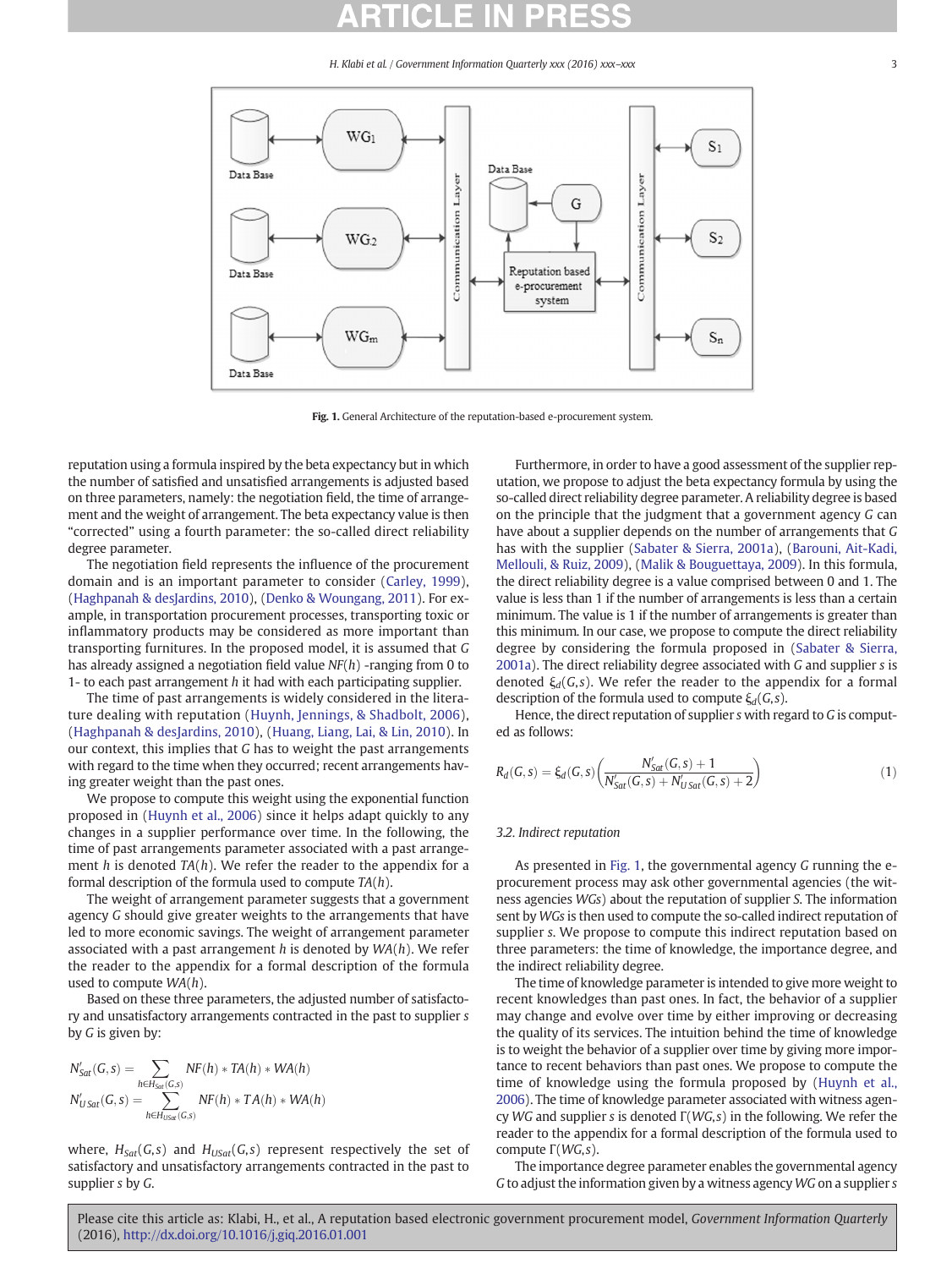<span id="page-3-0"></span>reputation depending on its level of knowledge of s [\(Barouni et al.,](#page-9-0) [2009\)](#page-9-0). The objective is to give larger weights to witness government agencies that know more the supplier s. As in ([Barouni et al., 2009](#page-9-0)), the level of knowledge of the witness agent WG of the supplier s is computed as the ratio between the number of past arrangements made by WG with supplier s and the total number of past arrangements made by WG. The importance degree of witness agent WG with regard to supplier s is denoted  $\theta(WG, s)$ . We refer the reader to the appendix for a formal description of the formula used to compute  $\theta(WG, s)$ .

Besides, we remind that the direct reliability degree parameter enables the government agency G to adjust its own information about a supplier s based on the number of past arrangements contracted with it. Here, we apply the same idea to define the so-called indirect reliability degree parameter but with respect to the volume of information available from other witness government agencies WG on the supplier s. This indirect reliability degree is denoted  $\xi_{ind}(G, s)$  in the following. We refer the reader to the appendix for a formal description of the formula used to compute  $\xi_{ind}(G,s)$ .

Finally, we propose to compute the indirect reputation of supplier s with respect to G in two steps. In the first step (the pre-selecting step), the governmental agency G may decide to not consider any information from a witness agency WG with regard to s, if the corresponding importance degree  $\theta(WG, s)$  is smaller than a threshold value  $\theta^*$  pre-fixed by G. Doing so, G decides to consider only witnesses that may impact its perception of the supplier. In the second step, the governmental agency G combines all accepted information and computes the indirect reputation  $R_{ind}(G, s)$  of the supplier s as follows:

$$
R_{ind}(G,s) = \xi_{ind}(G,s) \left( \frac{\sum\limits_{WG \in WG(s)} \theta(WG,s) \Gamma(WG,s) R_d(WG,s)}{\sum\limits_{WG \in WG(s)} \theta(WG,s) \Gamma(WG,s)} \right) \tag{2}
$$

where  $WG(s)$  denotes the set of witness agencies that are retained after the pre-selecting step.

# 3.3. Difference in beliefs

The difference in beliefs, introduced in [\(Castelfranchi & Falcone,](#page-9-0) [1998\)](#page-9-0), allows a G to check the accuracy of the offer received from a supplier. We assume that the request for RFP presented by G is composed of a set of criteria p to which participating suppliers respond by submitting offers. Let  $DB(G, c, s)$  denote the difference in beliefs between G and supplier s with regard to criterion c. A criterion can have either qualitative or quantitative values. For example, a supplier proposes the price (qualitative criterion) of 300 dollars for a given service. However, if G believes that the price of such service should not exceed 100 dollars, it may then conclude that the supplier is unreliable. In the case of a qualitative value, for example a supplier proposes a product as excellent and G considers it as good. This also constitutes a difference in beliefs between G and its supplier. We refer the reader to the appendix for a formal description of the formula used to compute  $DB(G, c, s)$  in both quantitative and qualitative cases. The difference in beliefs of the supplier s with regard to G for the current RFP is given by:

$$
DB(G, s) = \sum_{c=1}^{p} w_c DB(G, c, s)
$$
\n(3)

where  $w_c$  is the weight given by G to criterion  $c, w_c \geq 0$ , and  $\sum_{c=1}^{p} w_c = 1$ . The government agency can determine the weights to give to a criterion with regard to its importance in a decision-making process of the agency. For example, the agency can consider a criterion as more important than another criterion because the information that the first criterion provides is more important than the information provided by the second criterion.

The reputation  $R(G, s)$  of supplier s with regard to government agency G is computed as follows:

$$
R(G,s) = \beta_1 R_d(G,s) + \beta_2 R_{ind}(G,s) - \beta_3 DB(G,s).
$$
 (4)

where,  $\beta_1$ ,  $\beta_2$ , and  $\beta_3$  represent respectively the weights associated with direct reputation, indirect reputation, and difference in beliefs;  $\beta_i$ ≥0,  $\forall i = 1, ..., 3$  and  $\sum_{i=1}^{3} \beta_i = 1$ . These weights are defined by the government agency to model the importance of each component. The value of each component (direct reputation, indirect reputation, and difference in beliefs) is between 0 and 1. A supplier is considered reliable when its corresponding direct and indirect reputations lean towards 1 and its corresponding difference in beliefs leans towards 0.

The reputation model presented above computes direct and indirect reputations of a supplier s as a whole without going into details on the criteria judged important by G in the supplier evaluation process. It is worth mentioning that the proposed model can be easily extended to the case where a number of attributes are considered to evaluate suppliers' reputations by simply defining the direct and indirect reputations by attributes.

# 4. Experimental study

The objective of the experimental study is threefold. First, we want to asses the importance of considering suppliers' reputation in an egovernment procurement system. This is done by computing monetary savings that could be possibly achieved by G compared to the case where the lowest price is taken as the sole criteria to select winning suppliers. Second, we want to investigate the impact of adding knowledge on solution quality. This is done by gradually incorporating the reputation components in the reputation formula and measuring the additional savings in each case. Third, we want to study the impact of G behaviour with regard to risk on the potential savings/losses that could be obtained. This is done by comparing the total costs incurred by G in cases G is risk-averse, risk-seeking and risk-neutral.

Our study represents a theoretical simulation that considers the particular case where G faces the problem of selecting carriers to outsource a number of transportation services. The objective of G is to determine the winning carriers (suppliers) based on both ask-prices and carriers reputation. The transportation procurement process studied is described in more details in the next section.

# 4.1. Transportation procurement process

We consider the case in which a government agency G is asking suppliers to send bids for a transportaton service. The auction process can briefly be described as follows. The government agency G first submits its transportation requests to the market. A transportation request, also called a contract, is defined by pick-up and delivery locations, delivery frequency (daily, weekly, monthly), particular equipments, etc. The set of all transportation contracts required by G is denoted K. Each participating carrier then submits a set of bids on the set of contracts it is interested in. A bid *b* is defined by a couple ( $K_b$ ,  $BP_b$ ), where  $K_b \subseteq K$  is the set of contracts the carrier offers to ensure in its bid b and  $BP<sub>b</sub>$  is the price asked for serving all the contracts in  $K_b$ . After receiving all carriers' bids, G solves the so-called Winner Determination Problem (WDP) to determine winning carriers. The WDP is modelled and solved using mathematical programming techniques. The explicit mathematical formulation is presented in the appendix.

As in [\(Rekik & Mellouli, 2012](#page-10-0)), we propose to solve the WDP based not only on bid prices but also on carriers' reputation. Our approach for computing reputation largely extends that proposed in [\(Rekik &](#page-10-0) [Mellouli, 2012](#page-10-0)) since it incorporates the indirect reputation and the difference in beliefs components and proposes new realistic parameters to compute the direct reputation component. As in ([Rekik & Mellouli,](#page-10-0) [2012\)](#page-10-0), G is assumed to evaluate the reputation of a carrier with regard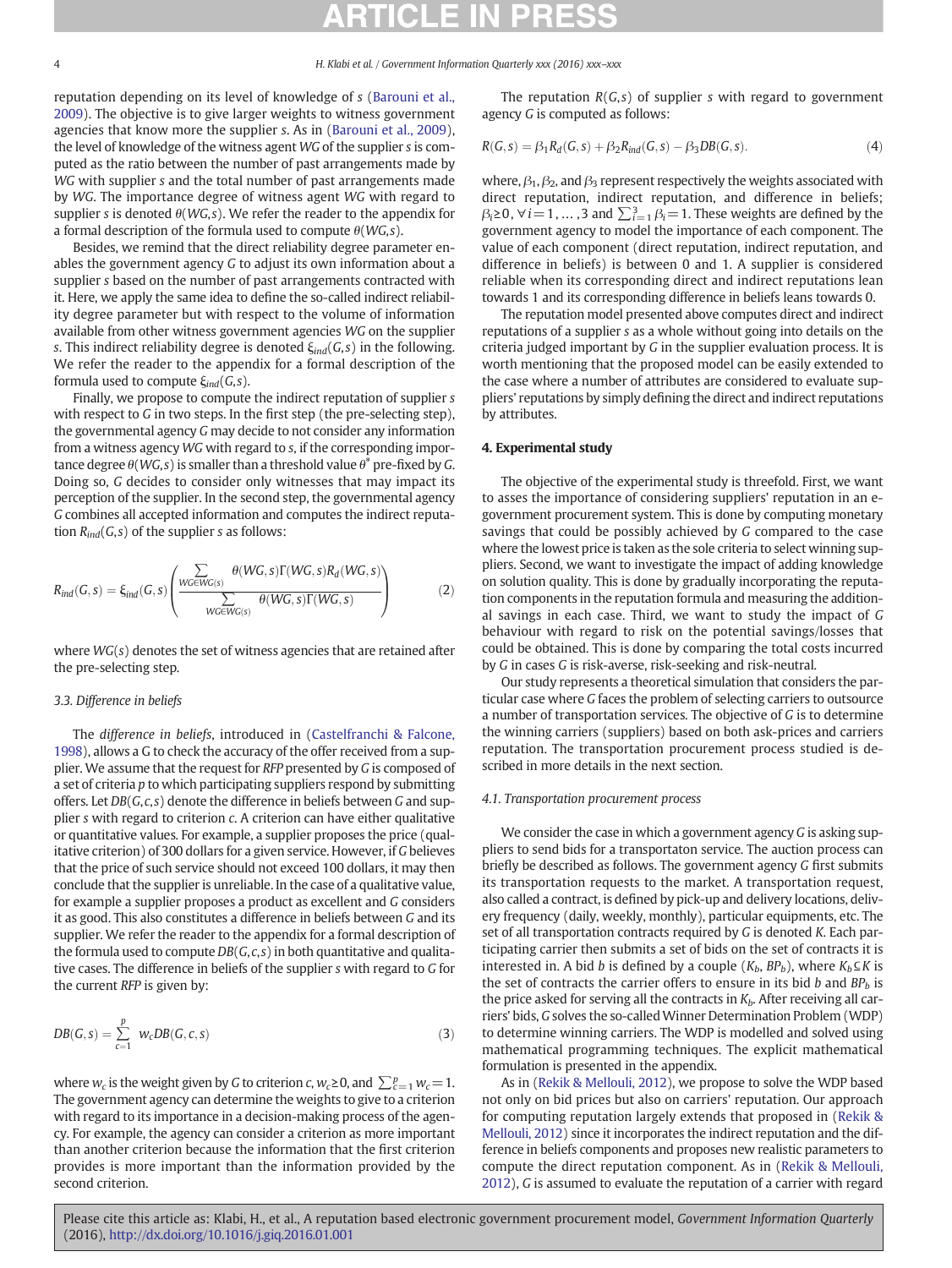to three attributes: on-time delivery  $(\omega_1)$ , percentage of damages  $(\omega_2)$ , and percentage of cancellations  $(\omega_3)$ . Roughly speaking, the on-time delivery attribute reflects the ability of the carrier to satisfy the delivery time interval imposed by G. The percentage of damages attributes shows the ability of the carrier to keep the quality of the shipped commodities. Finally, the cancellation attribute gives an idea on the ability of the carrier to respect its engagements to serve all the attributed shipments. We adapted formula (1) to compute the reputation associated with each attribute. For example, for the attribute "on-time delivery", we consider the satisfactory arrangements as those where the deliveries were on time.

The way reputation is used to solve the reputation-based WDP remains the same as in ([Rekik & Mellouli, 2012](#page-10-0)) through considering "hidden costs". Indeed, the authors propose to quantify the reputation of a carrier with regard to an attribute  $\omega_i$ ;  $i=1,2,3$  as a potentially additional cost to be paid by the shipper (in addition to bid ask price) given the reputation of the carrier for this attribute. We refer the reader to [\(Rekik & Mellouli, 2012](#page-10-0)) for more details on hidden costs. In our case, we associate two types of hidden costs to a bid b submitted by a carrier s: one for the carrier s direct reputation, denoted  $HC_d(s, b)$ , and one for its indirect reputation, denoted  $HC_{ind}(s,b)$ . The explicit formulations used to compute these direct and indirect hidden costs are presented in the appendix.

# 4.2. Problem tests

Our tests are built by varying a number of key parameters, namely: the number of contracts  $|K|$ , the number of bids  $|B|$ , the number of carriers  $|S|$ , the number of past arrangements  $|H|$ , and the number of WGs recommendations  $|R|$ . Bid generation uses the CATS generator -proposed by ([Leyton-brown, Pearson, & Shoham, 2000](#page-9-0))- as a black box to which we passed as input the number of contracts ( $|K|$  = 20,40, *and* 60) and the number of bids ( $|B|=100,120$ , and 180). Then, a number of carriers  $|S|$  (set equal to  $\frac{|B|}{10}$  and  $\frac{|B|}{5}$ ) is considered and bids are randomly assigned to the carriers. Finally, the number of recommendations from WG is set equal 50,100, and 150, and the number of past arrangements to  $=1000, 2000$ , and 3000. A total of 600 instances are generated, 100 instances for six procurement contexts  $(|K|,|B|,|S|,|H|,|R|).$ 

Four scenarios are considered and compared. These scenarios differ from one another on the objective function that is considered when solving the WDP.

- 1. Scenario 1 (Classic case): the winners of the procurement auction are determined using only the bid ask-prices.
- 2. Scenario 2 (Direct Reputation): the winners of the procurement auction are determined using the bid asked-prices and the direct reputation.
- 3. Scenario 3 (Direct Reputation and Difference in Beliefs): the winners of the procurement auction are determined using the bid asked-prices and the reputation computed based on the direct reputation and the difference in beliefs. Observe that the difference in beliefs component is modelled as a percentage increase in the bid price so that bids with large difference in beliefs values are not selected.
- 4. Scenario 4 (Global Reputation): the winners of the procurement are determined using the bid asked-prices and the reputation computed based on the direct reputation, the indirect reputation, and the difference in beliefs

The objective functions of the four scenarios are explicitly given in the appendix.

# 4.3. Impact of considering suppliers' reputation on procurement outcomes

This section considers scenarios 1 and 4. The objective is to evaluate the relative saving/loss obtained with a reputation-based WDP modelas proposed in this paper- with respect to bid-price-oriented WDP. A number of performance measures are computed and compared, which are: the direct cost (the cost to be paid by G to the winning suppliers as asked in their winning bids), the hidden costs (the costs that would potentially be paid by G given the supplier's reputation), and the total transportation costs (which is the sum of the direct and hidden costs). We also report the percentage of carriers substitution (PCS) to give an idea on the level of change in winners identity between both scenarios.

[Table 2](#page-8-0) ([Appendix B.5](#page-6-0)) reports for each performance measure, the average percentage saving/loss ("AV") over the 100 of each procurement context  $(|K|,|B|,|S|,|H|,|R|)$  and the corresponding standard deviation (SD). A percentage saving/loss for an instance i and a performance measure PM is computed as:

$$
\frac{P^4(PM,i) - P^1(PM,i)}{P^1(PM,i)} * 100
$$
\n<sup>(5)</sup>

where  $P^1(PM, i)$  is the value of the performance measure PM with scenario 1 for instance *i* and  $P^4(PM, i)$  its value for scenario 4. Observe that for scenario 1, the direct and indirect hidden costs are computed a posteriori once the winning bids are determined based only on ask prices. Hence, when the value in Eq. (5) is negative this means that scenario 4 performs better than scenario 1 for the corresponding performance measure.

The results of [Table 2](#page-8-0) show that scenario 1 always generates direct costs that are lower than those obtained with scenario 4. This result was expected since scenario 1 selects carriers that minimize only the total bid ask price. The average increase in bid prices for scenario 4 ranges between 5.32% and 9.64%. The opposite behaviour is observed for total hidden costs (the lowest values are always obtained with scenario 4). This was also predictable given the objective function of the WDP considered in scenario 4. However, it is clear from [Table 2](#page-8-0) that the saving in hidden costs is much more important in scenario 4 versus scenario 1 (up to 58.11%) against a relatively smaller increase in direct costs (no more than 9.64%) yielding a saving in total transportation costs for all the instances that reaches 5.72%.

Hence, although considering reputation may yield an increase in the direct costs, a significant saving in the total transportation costs can be achieved when the reputation of suppliers is considered.

# 4.4. Impact of adding knowledge on procurement outcomes

The object of this section is to investigate the impact of adding knowledge on the selection process and on the total costs incurred by G. First, we evaluate the impact of considering only the direct reputation component when considering the carriers' reputation. To this end, and as in [Table 2](#page-8-0), we report the relative saving/loss in direct, hidden and total procurement costs obtained with scenario 2 with regard to scenario 1. The results are displayed in [Table 1](#page-8-0) [\(Appendix B.5](#page-6-0)). In this table, a negative value implies that scenario 2 (with direct reputation) yields a saving and a positive value implies a loss in Scenario 2 with respect to 1. Then, we consider the case where the difference in beliefs component is taken into account in addition to the direct reputation to compute the carrier reputation (scenario 3) and compare scenario 3 to scenario 2. The obtained results are reported in [Table 3](#page-8-0) [\(Appendix B.5\)](#page-6-0). A negative value in [Table 3](#page-8-0) means that scenario 3 performs better. Finally, we consider the case where the indirect reputation is considered together with the direct reputation and the difference in beliefs to compute reputation (scenario 4). We compare the costs obtained for scenario 4 to that of 3. The results are displayed in [Table 4](#page-8-0) ([Appendix B.5](#page-6-0)). A negative value in this table implies that scenario 4 performs better than scenario 3.

It is noteworthy that the way a posteriori hidden costs are computed differs from one table to another depending on the components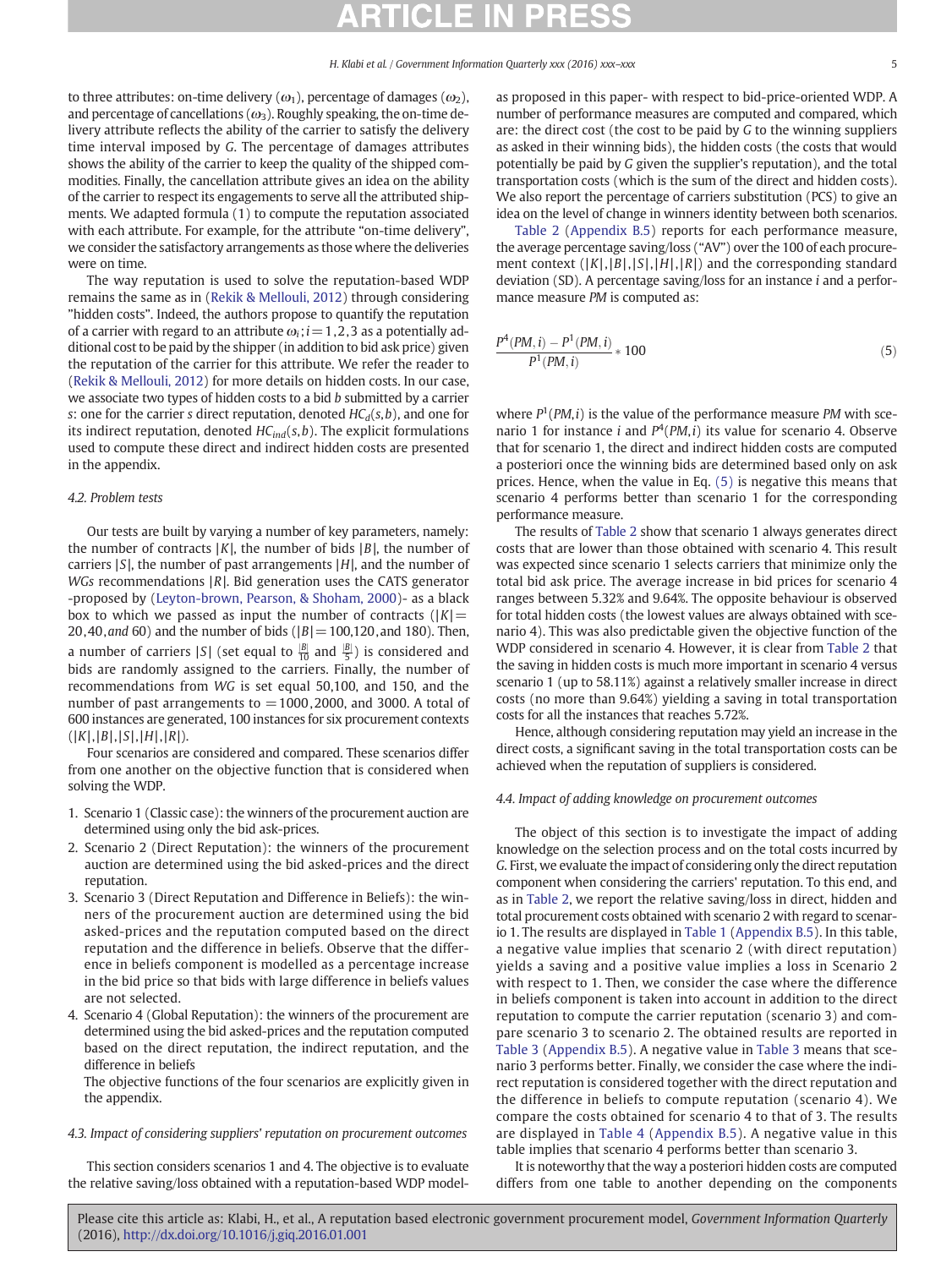considered in the compared scenarios. More precisely, in [Table 1](#page-8-0) [\(Appendix B.5\)](#page-6-0), the hidden cost of Scenario 1 is computed a posteriori by considering only the direct reputation component. In [Table 4,](#page-8-0) the hidden cost considered for comparison for Scenario 3 is the sum of the direct hidden cost as obtained when solving the WDP of scenario 3 and the a posteriori indirect hidden cost.

The results of [Table 1](#page-8-0) show that the integration of direct reputation leads to important savings in hidden costs and total transportation costs. The average saving in hidden cost ranges from 15.44% to 35.02% and in total transportation cost from 0.58% to 2.66%. In other words, even if the government agency wants to (or can) consider only its own knowledge to evaluate a supplier reputation, it has interest to consider it in the selection process.

The results of [Table 3](#page-8-0) [\(Appendix B.5\)](#page-6-0) show that considering the difference in beliefs component yields important saving in both direct costs (up to 12.64%) and direct hidden costs (up to 8.33%) when compared to the case where only the direct reputation is used (scenario 2). This is explained by the fact that in scenario 2, the governmental agency would select a bid as long as the carrier offering it has a good direct reputation even if the corresponding ask price is inflated. Considering the difference in beliefs component enables avoiding such situations and offers a better trade-off between direct reputation and bid ask prices.

The results of [Table 4](#page-8-0) ([Appendix B.5\)](#page-6-0) clearly prove that exchanging information with other governmental agencies (i.e., taking into account the indirect reputation) helps adjust the reputation of carriers and results in gains at the direct cost (between 1.36% and 5.78%, on average), the hidden costs (between 1.61% and 8.82%, on average) and the total costs (between 2.74% and 5.18%) levels. In other words, a bid with a relatively low ask price may have not won in scenario 3 because the direct reputation of the carrier submitting is bad (based only on the government knowledge of the carrier). But, by incorporating the indirect reputation component, the carrier reliability is adjusted and the bid wins in scenario 4.

# 4.5. Impact of G's risk behaviour on procurement outcomes

The proposed reputation model can be used to model the behaviour of G with regard to risk by tuning the values of the direct reputation, indirect reputation and difference in beliefs weights ( $\beta_1$ , $\beta_2$ , $\beta_3$ ). Roughly speaking, a risk-seeking G tends to deal with either new carriers or carriers with which it had not a very good experience. In our case, this can be modelled by attributing a weight for the direct reputation component that is relatively smaller than the weight used for the indirect reputation component.

Three G behaviours are considered and the corresponding weights fixed as follows:

- 1. Risk-neutral behaviour:  $\beta_1 = 0.35$ ,  $\beta_2 = 0.35$ , and  $\beta_3 = 0.3$ .
- 2. Risk-averse behaviour:  $\beta_1=0.6$ ,  $\beta_2=0.1$ , and  $\beta_3=0.3$ .
- 3. Risk-seeking behaviour:  $\beta_1=0.1$ ,  $\beta_2=0.6$ , and  $\beta_3=0.3$
- The reputation-based WDP (scenario 4) is then solved three times for each instance, one time for each combination of the  $\beta$  values. The three performance measures (direct cost, hidden cost, and total cost) are compared for each pair of behaviours. We then report the gain/loss in percentage obtained for each performance measure when considering: (1) a risk-seeking behaviour versus a riskneutral one ([Appendix B.5](#page-6-0)–[Table 5](#page-9-0)), (2) a risk-averse behaviour versus a risk-neutral one ([Appendix B.5](#page-6-0) - [Table 6\)](#page-9-0), and (3) a risk-seeking behaviour versus a risk-averse one ([Appendix B.5](#page-6-0)–[Table 7\)](#page-9-0).

First, observe that in [Table 5,](#page-9-0) a negative value implies that a riskseeking behaviour yields better results than a risk-neutral one. The results of [Table 5](#page-9-0) show that a risk seeking behaviour could be beneficial in some but not all the cases. However, the average saving in total cost with regard to a risk-neutral behaviour reaches 10.17% where the loss does not exceed 2.15%. This implies that for the instances considered, it seems more advantageous for G to be riskseeking than risk-averse. Given the way we model risk-seeking behaviours, this reduces to saying that G has interest in taking the opinions of the other governmental agencies on the suppliers even if they do not perfectly match its own opinion.

In [Table 6](#page-9-0), a negative value implies that a risk-averse behaviour yields better results than a risk-neutral one. The results of [Table 6](#page-9-0) show that by being too cautious, G may miss a good opportunity to make important savings. A risk-averse behaviour may indeed lead to important losses in hidden and total costs when compared to a risk-neutral behaviour. This loss reaches 45.71% in hidden costs and 7.83% in total costs. Even if a risk-averse behaviour may be advantageous in some cases, the gain it yields with respect to a risk-neutral behaviour remains relatively small (no more tha 1.62%).

Obviously, the results obtained in [Table 7](#page-9-0) do not go against the observations made through analysing [Tables 5 and 6](#page-9-0). They clearly show that a risk-seeking behaviour may yield considerable savings in some cases when compared to a risk-averse behaviour. This gain reached 68.51% on average in hidden costs and 16.63% in total costs (see the fourth context). The risk-averse behaviour yields savings for three contexts but they remain small comparatively to those resulting from a risk-seeking behaviour.

Our analysis of the impact of the risk-behaviour on the procurement outcomes clearly shows that, for the instances considered, G has interest in taking into account the indirect reputation component to adjust the opinion it had on the participating suppliers. Even if being risk-seeking may yield monetary losses in some cases, this loss remains considerably small than the gain it may yield in other cases.

# 5. Discussion and conclusion

This paper focused on public procurement in which the concept of reputation was introduced to help governments select "good" suppliers. This study was applied to simulate the process of externalizing the transportation services of a government to suppliers. A novel model was proposed for determining the winning suppliers by ensuring a trade-off between proposal asked-prices and suppliers' reputations. This model can provide the basic tools for governments in order to evaluate the received bids from suppliers and to guarantee dealing with reliable ones (having the best reputation) and, consequently hoping to minimize the total cost that a government could pay during the externalization of its operations. The supplier reputation is based on the direct reputation, the indirect reputation, and the difference in beliefs. The proposed model is facing different challenges that have to be addressed if such a solution has to be implemented. Indeed, this reputation system has to be integrated within existing public procurement systems currently used by governments. Hence, it is very important to figure out how these systems using reputation can be integrated within existing public procurement solutions. It is important to mention that the basic ingredient to the success of the implementation of this system is that government agencies exchange data about suppliers.

The success of a procurement system requires efficient processes at both the internal workflow and the supplier-purchaser relationship [\(Teo & Tan, 1998](#page-10-0)), [\(Teo, Lin, & Lai, 2009\)](#page-10-0). Hence, the integration of a reputation model within a public procurement system may require changes at both internal workflow and the relationship between the government and its suppliers. More specifically, the reputation is computed based on historical collected data. Hence, governments need to collect specific data about bidding suppliers depending on the type of the procurement. In fact, suppliers' reputations can be computed differently from a procurement to another since different parameters, depending on the type of procurement, can be used. For example, in some cases the delay can be a very important criteria, in others it can be the reliability. So, a unique set of criteria does not exist that can be used to compute the reputation of suppliers for any procurement. The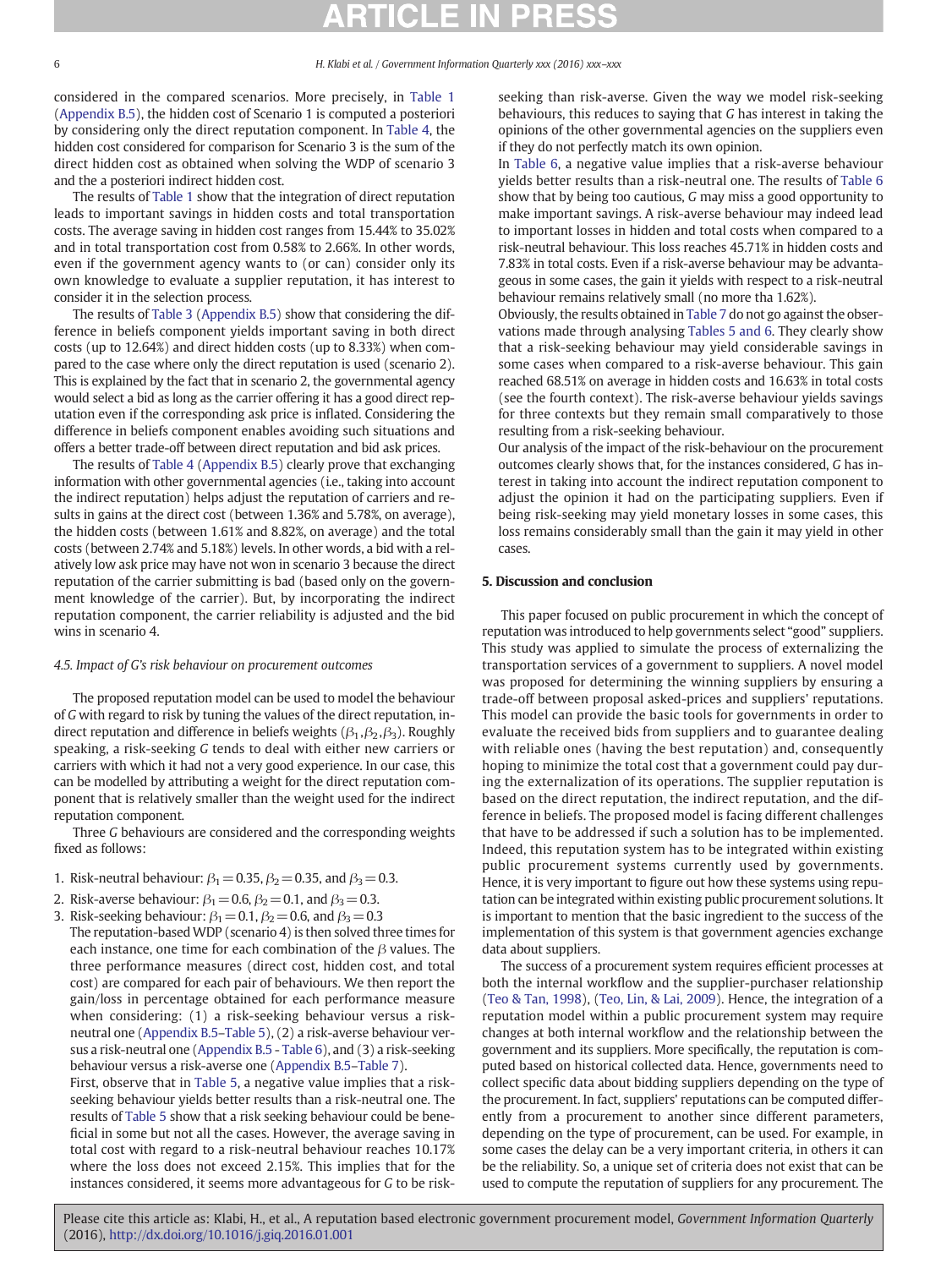<span id="page-6-0"></span>latter represents a unique context and requires specific quality parameters to compute the reputation of each suppliers. In addition, as depicted in [Fig. 1](#page-2-0), governments, from different orders, should exchange data about suppliers. However, the uniformity of the parameters used by government levels, for each type of projects, in order to compute reputation of suppliers is not guaranteed. This leads to complexities in exchanging data between government levels. This issue can also be considered as an interoperability issue between government levels. Solutions based on ontologies can be imagined in order to link different data sets saved in different formats and in different structures. Finally, introducing this reputation model as a new rule for determining the winners of a procurement requires changing the laws governing public procurement. Changing a law is a complex and political task and require that the government discusses the issue with different stakeholders.

Besides the aforementioned issues, there are others that have to be considered when introducing reputation within government procurement systems. First, government agencies may be biased toward a specific supplier; that is they have a preference for this supplier. In this case, reputation can be used in order to provide decision makers with a clear view of the reputation of the biased supplier. Hence, if this supplier doesn't have a good reputation, decision makers can decide to change the supplier and consequently improve the use of public money. Second, there is an issue of the cold-start problem, that is when new suppliers with no historical data will take part in an e-procurement process. It is also noteworthy that the set of participating suppliers may include new ones with which the government has no past direct or indirect experiences. In this case, and depending on its riskaversion behaviour, the government may adopt different strategies to compute the new entrant supplier reputation. For example, a riskaverse government would considerably limit the number of contracts won by a new supplier. It would also consider a new supplier as having the worst reputation with respect to incumbent suppliers. Instead, a risk-seeking government would consider new suppliers as excellent ones and assign them the best reputation with respect to incumbent suppliers. A risk-neutral government may use different measures to compute new entrants such as the mean, the median or the 75th percentile measures. Finally, one can ask the question if the use of reputation can reduce completion in public sector procurement. Based on suppliers' reputations and depending on the procurement process, a government can eliminate unnecessary interactions and only communicate with trusted suppliers so that their performances may be improved and the procurement completion can be significantly reduced.

As future work, there are several issues that need to be studied. For example, we only considered unilateral auctions in which suppliers bid on contracts requested by a single governmental agency. The case of multi-lateral auctions in which several governmental agencies and suppliers are involved has to be studied. The challenge in this type of auctions is that a combinatorial bid may include contracts requested by different governmental agencies who differently evaluate the suppliers' reputation.

### Appendix A. Formulas

A.1. Direct reputation

• Time of past arrangement  $TA(h)$ :

$$
TA(h)=e^{-\frac{\Delta t(h)}{\lambda}}
$$

where  $\Delta t(h)$  is the time difference between the current time and the time  $t(h)$  when the arrangement h has been executed by the supplier, and  $\lambda$  is a recency scaling factor depending on the time unit used.

• Weigh of arrangement  $WA(h)$ :

$$
WA(h) = 1 - \left( \frac{\left| Pr(G, h)^2 - Pr^{max}(G, t(h))^2 \right|}{Pr^{max}(G, t(h))^2} \right)
$$

where:

- $t(h)$  denotes the time period within which the past arrangement h occurred
- $-H(t(h))$  denotes the set of arrangements made by G within period  $t(h)$
- $E(G,t(h))$  denotes the performance of the governmental agency G in time period  $t(h)$ |
- $EH(G,h)$  is the performance of G attributable to arrangement h in period  $t(h)$
- $Pr(G, h) = \frac{E}{E(G)}$  $E(G,h)$  represents the percentage of economic saving associated with arrangement h
- $Pr^{max}(G,t(h))$  is the maximum percentage of economic saving over all the arrangements made by G with the participating suppliers within period  $t(h)$
- Reliability degree  $\xi_d(G, s)$ :fc

$$
\xi_d(G,s) = \begin{cases} \sin\left(\frac{\pi}{2n_H^*}n_H(G,s)\right) & \text{if } n_H(G,s) \in [0,n_H^*] \\ 1 & \text{Otherwise} \end{cases}
$$

where  $n_H(G, s)$  is the number of past arrangements made by the governmental agency G with supplier s and  $n_H^*$  is the number of arrangements judged acceptable by G to accurately evaluate a supplier.

- A.2. Indirect reputation
- Time of knowledge  $\Gamma(WG, s)$ :

$$
\Gamma(WG,s)=e^{-\frac{\Delta t(WG,s)}{\lambda}}
$$

where  $\Delta t(WG, s)$  is the time difference between the current time and the time  $t(WG, s)$  corresponding to the last update of information given by WG on supplier s reputation.  $\lambda$  is the recency scaling factor.

• Importance degree  $\theta(WG, s)$ :

$$
\theta(WG,s) = \frac{N(WG,s)}{NT(WG)}
$$

where  $N(WG, s_i)$  represents the number of past arrangements made by WG with supplier  $s_i$  and NT(WG) is the total number of past arrangements made by WG.

• Indirect reliability  $\xi_{ind}(G, s)$ :

$$
\xi_{ind}(G,s) = \begin{cases} \sin(\frac{\pi}{2n_W^*(G,s)}n_W(G,s) & \text{if } n_W(G,s) \in [0,n_W^*(G,s)] \\ 1 & \text{Otherwise} \end{cases}
$$

where  $n_W(G, s)$  is the total number of witness agencies considered to compute the indirect reputation of supplier s and  $n_W^*(G, s)$  is the number of WGs judged acceptable by G to accurately evaluate the indirect reputation of a supplier.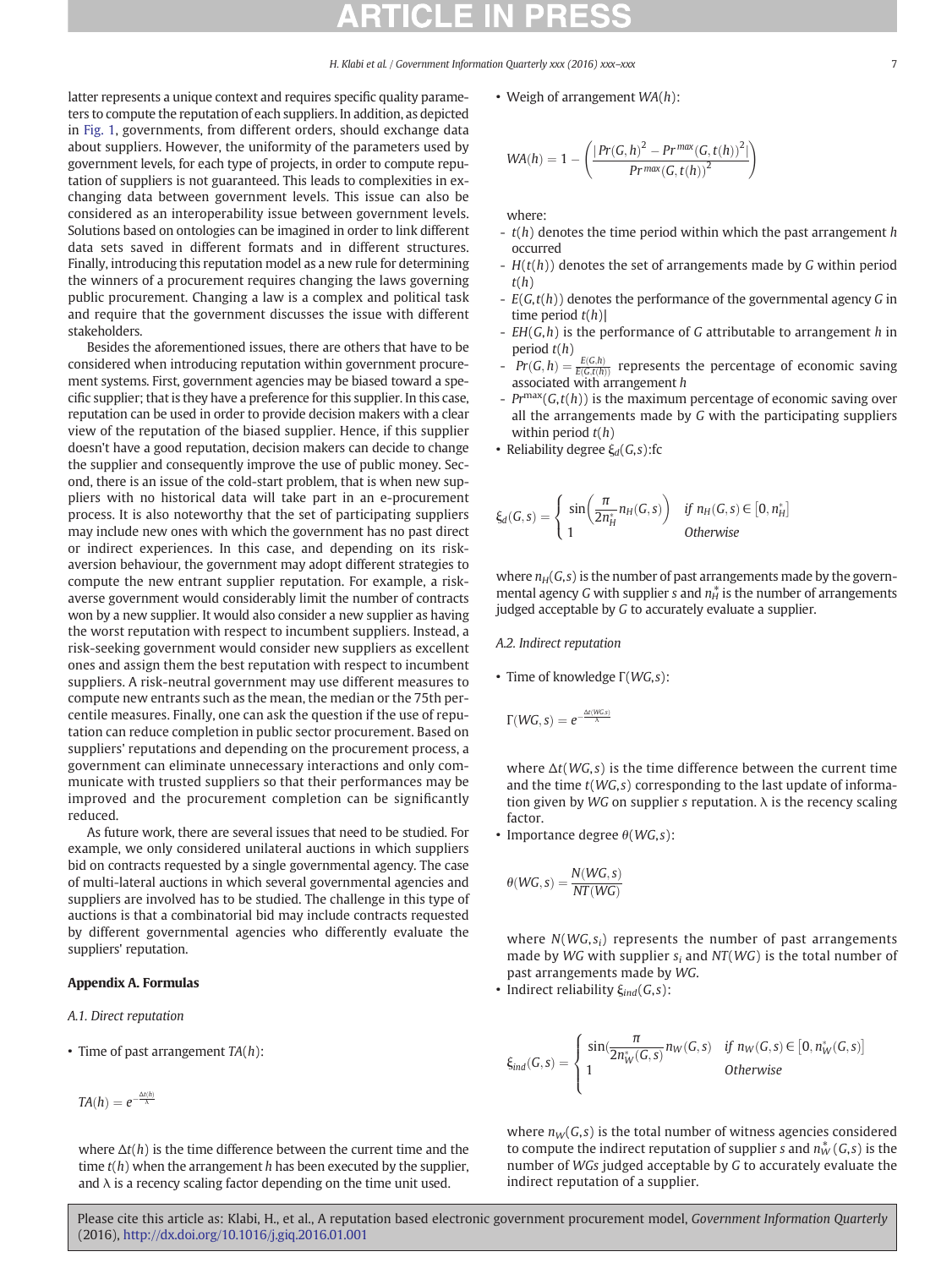# A.3. Difference in beliefs

Let  $V_c$  denote the value of the criterion  $c$  as submitted by supplier s and  $B_c$  be the value of c as seen by G. In case criterion c is quantitative,  $DB(G, c, s_i)$  is computed as:

$$
DB(G, c, s_i) = \frac{|V_c^2 - B_c^2|}{Max(V_c^2, B_c^2)}
$$

In case criterion c is qualitative, a step of deffuzification is needed to transform qualitative values into quantitative ones ranging between 0 and 1 [\(Carbo & Molina-Lopez, 2010](#page-9-0)). The defuzzification uses the common membership function  $\mu(x) \in [0, 1]$  which is set by G at the beginning of the procurement process. Hence, the difference in beliefs between G and supplier  $s_i$  with regard to a qualitative criterion  $c$  is computed as:

$$
DB(G, c, s_i) = |\mu(V_c)^2 - \mu(B_c)^2|
$$

# Appendix B. Experimental study

# B.1. Mathematical formulation of the WDP

The WDP is mathematically formulated as a set covering model for which a binary decision variable  $x_b$  is defined for each submitted bid b. Binary variable  $x_b$  equals 1 if bid b wins; and 0, otherwise. The following constraint must be satisfied to ensure that each contract is served:

$$
\sum_{s} \sum_{b \in B(s)} \delta_{b,k} x_b \ge 1 \forall k \in K. \tag{6}
$$

where,  $B(s)$  is the set of bids submitted by carrier s,  $\delta_{b,k}$  is a constant parameter that equals 1 if bid b covers contract k (i.e.,  $k \in K_b$ ), and 0, otherwise.

# B.2. Reputation related to an attribute

The direct and indirect reputations associated with an attribute are computed as follows:

1. Direct reputation of an attribute  $\omega_i$ :  $R_{d,\omega_i}(G,s)$ ; i = 1,2,3

$$
R_{d,\omega_i}(G,s) = \xi_d(G,s) \left( \frac{N'_{Sat,\omega_i}(G,s) + 1}{N'_{Sat,\omega_i}(G,s) + N'_{USat,\omega_i}(G,s) + 2} \right) \tag{7}
$$

where  $N_{Sat, \omega_i}^{'}(G,s)$  and  $N_{USat, \omega_i}^{'}(G,s)$  are respectively the adjusted number of arrangements where the attribute  $\omega_i$  is satisfied (ontime for  $\omega_1$ , not canceled for  $\omega_2$ , or not damaged for  $\omega_3$ ) and where the attribute  $\omega_i$  is unsatisfied.

2. Indirect reputation of an attribute  $\omega_i$ :  $R_{ind,\omega_i}(G,s)$ 

$$
R_{ind, \omega_i}(G, s) = \xi_{ind}(G, s) \left( \frac{\sum\limits_{WG \in WG(s)} \theta(WG, s) \Gamma(WG, s) R_{d, \omega_i}(WG, s)}{\sum\limits_{WG \in WG(s)} \theta(WG, s) \Gamma(WG, s)} \right) \tag{8}
$$

where  $R_{d,\omega_i}(WG,s)$  is the reputation associated to the attribute  $\omega_i$  of WG with regard to supplier s.

B.3. Hidden costs

$$
HC_d(s,b) = \sum_{k \in K_b} HC_{d(s,k)}
$$

$$
HC_d(s,k) = \sum_{\omega \in \Omega} C_{k,\omega} (1 - R_d(G,s,\omega))
$$

$$
HC_{ind}(s,b) = \sum_{k \in K_b} \ HC_{ind}(s,k)
$$

$$
HC_{ind}(s,k) = \sum_{\omega \in \Omega} C_{k,\omega} (1 - R_{ind}(G,s,\omega)),
$$

where  $C_{k,\omega}$  is the unit cost that G would incur with regard to the values taken by the attribute  $\omega$  (for example, the cost yielded by a one-day delay). These costs may vary from one transportation contract to another depending, for example, on the type of commodities shipped, its value, the importance of the contract, etc.?, see for more details] journaloftheoperationalresearchsocietyvol12012reputationbased

B.4. Objective functions

• Scenario 1:

$$
Min \sum_{s \in S} \sum_{b \in B(s)} BP_b x_b \tag{9}
$$

• Scenario 2:

$$
Min \sum_{s \in S} \sum_{b \in B(s)} BP_b x_b + \sum_{s \in S} \sum_{b \in B(s)} HC_d(s, b) x_b
$$
\n(10)

• Scenario 3:

$$
Min \sum_{s \in S} \sum_{b \in B(s)} BP_b x_b + \sum_{s \in S} \sum_{b \in B(s)} HC_d(s, b) x_b
$$
  
+ 
$$
\sum_{s \in S} \sum_{b \in B(s)} BP_b \cdot DB(s, b) x_b
$$
 (11)

Observe that the difference in beliefs component is modelled as a percentage increase in the bid price so that bids with large difference in beliefs values are not selected.

• Scenario 4:

$$
Min \sum_{s \in S} \sum_{b \in B(s)} BP_b x_b + \beta_1 \sum_{s \in S} \sum_{b \in B(s)} HC_d(s, b) x_b + \beta_2 \sum_{s \in S} \sum_{b \in B(s)} HC_{ind}(s, b) x_b + \beta_3 \sum_{s \in S} \sum_{b \in B(s)} BP_b \cdot DB(s, b) x_b
$$
 (12)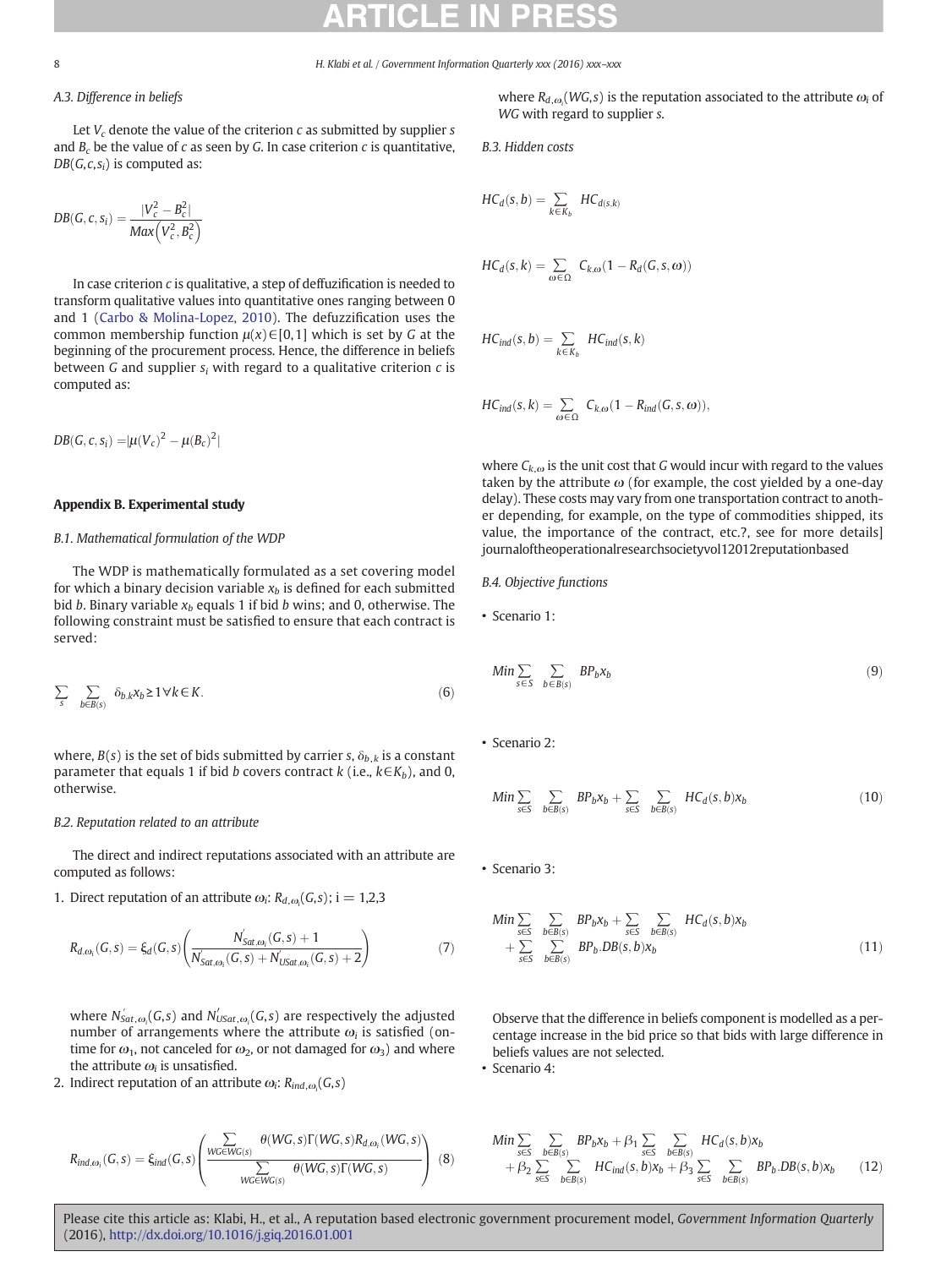# <span id="page-8-0"></span>B.5. Tables of results

# Table 1

Direct reputation versus classical selection process.

| Context                            | Bid price |           | Hidden cost |           | Total   |           | PCS   |           |
|------------------------------------|-----------|-----------|-------------|-----------|---------|-----------|-------|-----------|
| ( K ,  B ,  S ,  H ,  R )          | AV        | <b>SD</b> | AV          | <b>SD</b> | AV      | <b>SD</b> | AV    | <b>SD</b> |
| ( 20 ,  100 ,  10 ,  1000 ,  50 )  | 3.54      | 2.11      | $-15.44$    | 10.91     | $-0.99$ | 2.52      | 37.89 | 16.41     |
| ( 20 ,  100 ,  20 ,  1000 ,  50 )  | 5.45      | 2.30      | $-33.43$    | 13.73     | $-2.66$ | 2.66      | 50.73 | 13.63     |
| ( 40 ,  120 ,  12 ,  2000 ,  100 ) | 2.57      | 1.60      | $-19.18$    | 7.99      | $-1.42$ | 1.84      | 21.14 | 11.03     |
| ( 40 ,  120 ,  24 ,  2000 ,  100 ) | 3.70      | 2.01      | $-34.97$    | 13.97     | $-1.04$ | 2.29      | 32.16 | 14.1      |
| ( 60 ,  180 ,  18 ,  3000 ,  150 ) | 3.08      | 1.97      | $-35.02$    | 6.42      | $-1.48$ | 1.64      | 24.57 | 12.06     |
| ( 60 ,  180 ,  36 ,  3000 ,  150 ) | 4.87      | 2.32      | $-30.54$    | 8.21      | $-0.58$ | 2.13      | 37.44 | 11.58     |

AV: average SD: standard deviation.

PCS: percentage of carrier substitution.

# Table 2

Impact of reputation on procurement results.

| Context                            | Direct cost |           | Hidden cost |           | Total   |           | PCS   |       |
|------------------------------------|-------------|-----------|-------------|-----------|---------|-----------|-------|-------|
| ( K ,  B ,  S ,  H ,  R )          | AV          | <b>SD</b> | AV          | <b>SD</b> | AV      | <b>SD</b> | AV    | SD    |
| ( 20 ,  100 ,  10 ,  1000 ,  50 )  | 5.32        | 2.55      | $-19.06$    | 9.81      | $-0.40$ | 2.45      | 38.20 | 13.87 |
| ( 20 ,  100 ,  20 ,  1000 ,  50 )  | 5.99        | 2.80      | $-32.26$    | 14.51     | $-2.02$ | 2.94      | 51.05 | 16.71 |
| ( 40 ,  120 ,  12 ,  2000 ,  100 ) | 7.57        | 3.40      | $-41.98$    | 9.57      | $-4.83$ | 2.82      | 19.29 | 12.59 |
| ( 40 ,  120 ,  24 ,  2000 ,  100 ) | 7.42        | 4.78      | $-52.06$    | 10.29     | $-5.67$ | 3.01      | 35.87 | 14.09 |
| ( 60 ,  180 ,  18 ,  3000 ,  150 ) | 9.32        | 4.64      | $-40.21$    | 8.80      | $-3.14$ | 3.36      | 24.73 | 12.36 |
| ( 60 ,  180 ,  36 ,  3000 ,  150 ) | 9.64        | 4.52      | $-58.11$    | 11.63     | $-5.72$ | 2.91      | 36.13 | 11.96 |

AV: average SD: standard deviation.

PCS: percentage of carrier substitution.

# Table 3

Direct reputation and difference in beliefs versus direct reputation.

| Context                            | Bid price |           | Hidden cost |           | Total    |           | PCS   |           |
|------------------------------------|-----------|-----------|-------------|-----------|----------|-----------|-------|-----------|
| ( K ,  B ,  C ,  H ,  R )          | AV        | <b>SD</b> | AV          | <b>SD</b> | AV       | <b>SD</b> | AV    | <b>SD</b> |
| (20 ,  100 ,  10 ,  1000 ,  50 )   | $-12.64$  | 3.57      | $-4.59$     | 5.43      | $-11.06$ | 2.88      | 12.14 | 12.29     |
| ( 20 ,  100 ,  20 ,  1000 ,  50 )  | $-12.29$  | 3.42      | $-3.95$     | 4.26      | $-11.16$ | 2.74      | 12.93 | 11.43     |
| ( 40 ,  120 ,  12 ,  2000 ,  100 ) | $-3.98$   | 5.35      | $-5.40$     | 4.29      | $-4.33$  | 3.85      | 12.36 | 9.37      |
| ( 40 ,  120 ,  24 ,  2000 ,  100 ) | $-3.53$   | 5.18      | $-8.33$     | 8.02      | $-4.30$  | 3.58      | 15.54 | 13.67     |
| ( 60 ,  180 ,  18 ,  3000 ,  150 ) | $-4.19$   | 5.97      | $-6.70$     | 5.17      | $-4.70$  | 4.22      | 14.40 | 10.90     |
| ( 60 ,  180 ,  36 ,  3000 ,  150 ) | $-2.28$   | 4.94      | $-8.29$     | 5.54      | $-3.32$  | 3.76      | 19.65 | 10.81     |

AV: average SD: standard deviation.

PCS: percentage of carrier substitution.

# Table 4

Global reputation versus direct reputation and difference in beliefs.

| Context                            | Bid price |           | Hidden cost |           | Total   |           | PCS   |           |
|------------------------------------|-----------|-----------|-------------|-----------|---------|-----------|-------|-----------|
| ( K ,  B ,  C ,  H ,  R )          | AV        | <b>SD</b> | AV          | <b>SD</b> | AV      | <b>SD</b> | AV    | <b>SD</b> |
| ( 20 ,  100 ,  10 ,  1000 ,  50 )  | $-1.36$   | 1.97      | $-8.82$     | 5.37      | $-2.74$ | 1.74      | 15.63 | 13.30     |
| ( 20 ,  100 ,  20 ,  1000 ,  50 )  | $-2.30$   | 2.35      | $-7.97$     | 7.67      | $-3.02$ | 1.96      | 19.07 | 14.33     |
| ( 40 ,  120 ,  12 ,  2000 ,  100 ) | $-2.86$   | 4.01      | $-7.02$     | 5.77      | $-3.80$ | 2.87      | 11.74 | 10.68     |
| ( 40 ,  120 ,  24 ,  2000 ,  100 ) | $-4.69$   | 3.87      | $-4.44$     | 5.35      | $-4.71$ | 3.00      | 19.41 | 12.82     |
| ( 60 ,  180 ,  18 ,  3000 ,  150 ) | $-3.64$   | 3.42      | $-6.66$     | 4.75      | $-4.31$ | 2.75      | 14.58 | 10.98     |
| ( 60 ,  180 ,  36 ,  3000 ,  150 ) | $-5.78$   | 4.42      | $-1.61$     | 6.75      | $-5.18$ | 3.19      | 22.44 | 11.12     |

AV: average SD: standard deviation.

PCS: percentage of carrier substitution.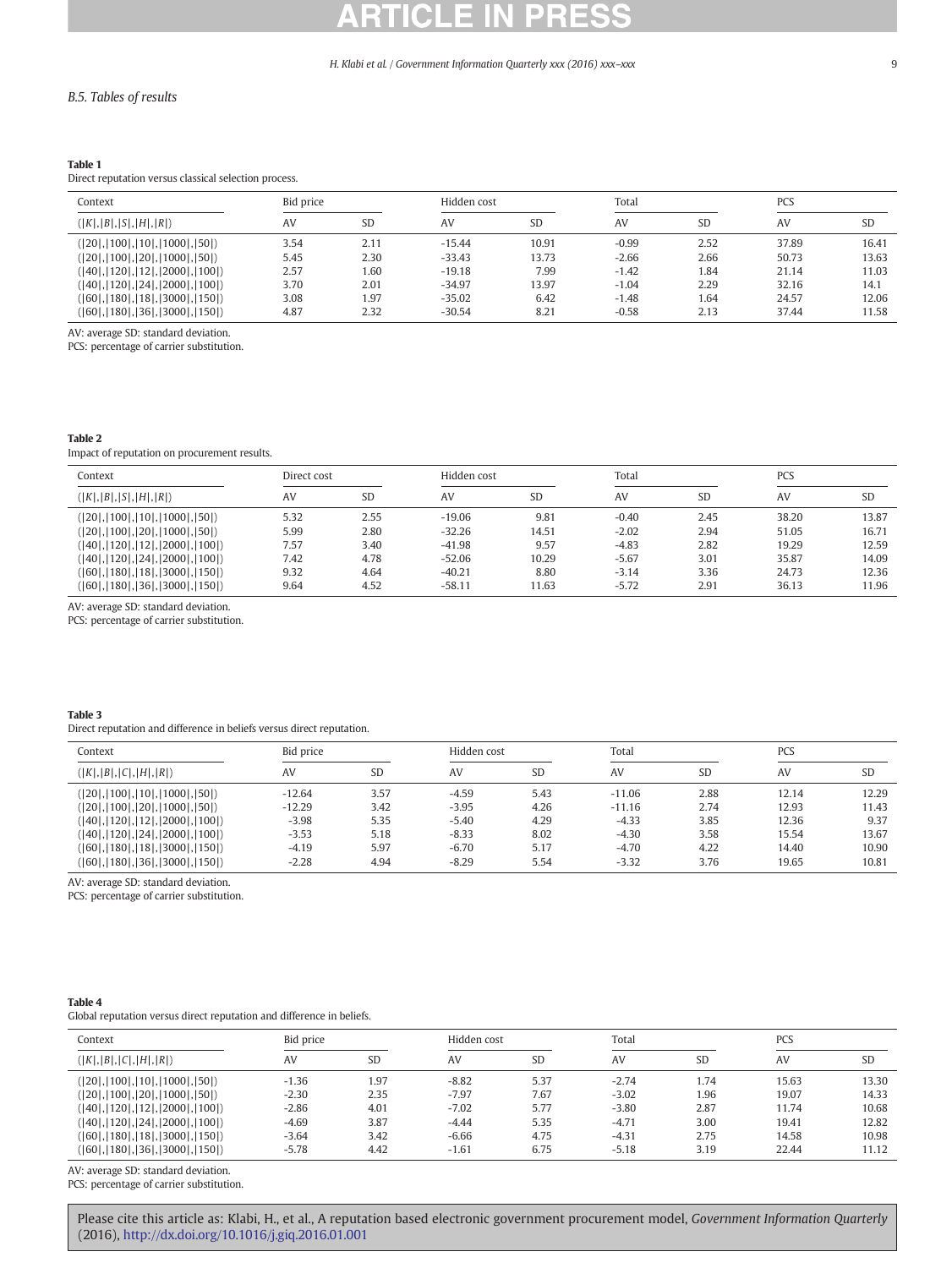# <span id="page-9-0"></span>Table 5

Risk-seeking versus risk-neutral behaviours.

| Context                            | Bid price |           | Hidden cost |           | Total    |           | PCS   |           |
|------------------------------------|-----------|-----------|-------------|-----------|----------|-----------|-------|-----------|
| ( K ,  B ,  C ,  H ,  R )          | AV        | <b>SD</b> | AV          | <b>SD</b> | AV       | <b>SD</b> | AV    | <b>SD</b> |
| (20 ,  100 ,  10 ,  1000 ,  50 )   | 2.38      | 2.12      | $-58.18$    | 8.35      | $-9.33$  | 2.10      | 15.10 | 14.65     |
| (20 ,  100 ,  20 ,  1000 ,  50 )   | $-1.08$   | 2.47      | 25.86       | 22.58     | 2.15     | 3.05      | 23.99 | 14.41     |
| ( 40 ,  120 ,  12 ,  2000 ,  100 ) | 3.11      | 2.36      | $-2.71$     | 12.78     | 1.75     | 2.78      | 11.46 | 11.51     |
| ( 40 ,  120 ,  24 ,  2000 ,  100 ) | 0.64      | 4.73      | $-56.54$    | 7.78      | $-10.17$ | 3.09      | 20.63 | 12.77     |
| ( 60 ,  180 ,  18 ,  3000 ,  150 ) | 1.24      | 2.40      | $-1.65$     | 14.63     | 0.36     | 2.79      | 13.41 | 9.53      |
| ( 60 ,  180 ,  36 ,  3000 ,  150 ) | $-0.28$   | 4.61      | 5.30        | 21.26     | $-0.09$  | 3.36      | 23.65 | 13.33     |

AV: average SD: standard deviation.

PCS: percentage of carrier substitution.

# Table 6

Risk-averse versus risk-neutral behaviours.

| Context                            | Bid price |      | Hidden cost |           | Total   |           | PCS   |           |
|------------------------------------|-----------|------|-------------|-----------|---------|-----------|-------|-----------|
| ( K ,  B ,  C ,  H ,  R )          | AV        | SD   | AV          | <b>SD</b> | AV      | <b>SD</b> | AV    | <b>SD</b> |
| (20 ,  100 ,  10 ,  1000 ,  50 )   | 0.54      | 1.64 | $-11.07$    | 18.30     | $-1.60$ | 3.50      | 18.42 | 15.08     |
| (20 ,  100 ,  20 ,  1000 ,  50 )   | 0.93      | 1.79 | 45.71       | 13.37     | 7.06    | 2.17      | 15.05 | 12.76     |
| ( 40 ,  120 ,  12 ,  2000 ,  100 ) | 0.59      | 2.40 | $-9.24$     | 13.87     | $-1.62$ | 3.11      | 10.69 | 9.90      |
| ( 40 ,  120 ,  24 ,  2000 ,  100 ) | 1.42      | 2.57 | 40.29       | 18.88     | 7.83    | 3.39      | 15.33 | 12.06     |
| ( 60 ,  180 ,  18 ,  3000 ,  150 ) | 1.18      | 2.68 | $-6.06$     | 14.88     | $-0.33$ | 3.27      | 13.23 | 10.80     |
| ( 60 ,  180 ,  36 ,  3000 ,  150 ) | 2.19      | 3.30 | $-12.44$    | 16.35     | $-0.73$ | 3.54      | 17.90 | 11.94     |

AV: average SD: standard deviation.

PCS: percentage of carrier substitution.

# Table 7

Risk-seeking versus risk-averse behaviours.

| Context                            | Bid price |           | Hidden cost |           | Total    |           | <b>NCCP</b> |           | PCS   |           |
|------------------------------------|-----------|-----------|-------------|-----------|----------|-----------|-------------|-----------|-------|-----------|
| ( K ,  B ,  C ,  H ,  R )          | AV        | <b>SD</b> | AV          | <b>SD</b> | AV       | <b>SD</b> | AV          | <b>SD</b> | AV    | <b>SD</b> |
| (20 ,  100 ,  10 ,  1000 ,  50 )   | 1.86      | 2.57      | $-47.62$    | 37.00     | $-7.70$  | 4.70      | 0.00        | 0.00      | 26.61 | 18.84     |
| (20 ,  100 ,  20 ,  1000 ,  50 )   | $-1.97$   | 2.51      | $-12.94$    | 17.87     | $-4.53$  | 3.94      | 0.00        | 0.00      | 34.10 | 14.76     |
| ( 40 ,  120 ,  12 ,  2000 ,  100 ) | 2.56      | 3.11      | 12.15       | 35.08     | 3.60     | 5.72      | 0.00        | 0.02      | 16.74 | 12.53     |
| ( 40 ,  120 ,  24 ,  2000 ,  100 ) | $-0.75$   | 4.17      | $-68.51$    | 7.00      | $-16.63$ | 3.71      | 0.00        | 0.01      | 28.97 | 13.35     |
| ( 60 ,  180 ,  18 ,  3000 ,  150 ) | 0.12      | 3.52      | 10.27       | 39.45     | 0.84     | 5.32      | $-0.01$     | 0.02      | 21.84 | 11.76     |
| ( 60 ,  180 ,  36 ,  3000 ,  150 ) | $-2.38$   | 4.05      | 26.98       | 50.06     | 0.77     | 4.96      | 0.01        | 0.01      | 30.87 | 11.71     |

AV: average SD: standard deviation.

NCCP: non-covered contract percentages; PCS: percentage of carrier substitution.

### References

- Affisco, J. F., & Soliman, K. S. (2006). [E-government: A strategic operations management](http://refhub.elsevier.com/S0740-624X(16)30001-6/rf0005) framework for service delivery. [Business Process Management Journal](http://refhub.elsevier.com/S0740-624X(16)30001-6/rf0005), 12, 13–21.
- Barouni, F., Ait-Kadi, D., Mellouli, S., & Ruiz, A. (2009). [A reputation-based model for semi](http://refhub.elsevier.com/S0740-624X(16)30001-6/rf0010)competitive multi-agent systems. [Journal International Journal of Intelligent](http://refhub.elsevier.com/S0740-624X(16)30001-6/rf0010) [Information and Database Systems](http://refhub.elsevier.com/S0740-624X(16)30001-6/rf0010), 3, 146–162.
- Bentahar, J., Khosravifar, B., & Gomrokchi, M. (2009). [Social network-based trust for](http://refhub.elsevier.com/S0740-624X(16)30001-6/rf0015) agent-based services. AINA Workshops (pp. 298–[303\). IEEE Computer Society.](http://refhub.elsevier.com/S0740-624X(16)30001-6/rf0015)
- Canadian Government (2015). Buy and sell in Canada. URL: [https://buyandsell.gc.ca/for](https://buyandsell.gc.ca/forusinesses/selling-o-heovernmentfanada/the-rocurement-rocess)[businesses/selling-to-the-government-of-canada/the-procurement-process](https://buyandsell.gc.ca/forusinesses/selling-o-heovernmentfanada/the-rocurement-rocess)
- Carbo, J., & Molina-Lopez, J. M. (2010). [An extension of a fuzzy reputation agent trust](http://refhub.elsevier.com/S0740-624X(16)30001-6/rf0025) [model \(afras\) in the art testbed.](http://refhub.elsevier.com/S0740-624X(16)30001-6/rf0025) Soft Computing, 14, 821–831.
- Carley, K. M. (1999). [On the evolution of social and organizational networks.](http://refhub.elsevier.com/S0740-624X(16)30001-6/rf0030) Research in [the Sociology of Organizations](http://refhub.elsevier.com/S0740-624X(16)30001-6/rf0030), 16, 3–30.
- Castelfranchi, C., & Falcone, R. (1998). [Principles of trust for mas: Cognitive anatomy, so](http://refhub.elsevier.com/S0740-624X(16)30001-6/rf0035)cial importance, and quantification. ICMAS '[98: Proceedings of the 3rd International](http://refhub.elsevier.com/S0740-624X(16)30001-6/rf0035) Conference on Multi Agent Systems [\(pp. 72\). Washington, DC, USA: IEEE Computer](http://refhub.elsevier.com/S0740-624X(16)30001-6/rf0035) [Society.](http://refhub.elsevier.com/S0740-624X(16)30001-6/rf0035)
- Chourabi, H., & Mellouli, S. (2011). [e-Government: Integrated services framework.](http://refhub.elsevier.com/S0740-624X(16)30001-6/rf0040) Pro[ceedings of the 12th Annual International Digital Government Research Conference: Dig](http://refhub.elsevier.com/S0740-624X(16)30001-6/rf0040)[ital Government Innovation in Challenging Times dg.o](http://refhub.elsevier.com/S0740-624X(16)30001-6/rf0040) '11 (pp. 36–44). New York, NY, [USA: ACM.](http://refhub.elsevier.com/S0740-624X(16)30001-6/rf0040)
- Concha, G., Porrúa, M., & Pimenta, C. (2010). [e-government procurement observatory](http://refhub.elsevier.com/S0740-624X(16)30001-6/rf0045) model, design and pilot testing. [Proceedings of the 4th International Conference on The](http://refhub.elsevier.com/S0740-624X(16)30001-6/rf0045)[ory and Practice of Electronic Governance ICEGOV](http://refhub.elsevier.com/S0740-624X(16)30001-6/rf0045) '10 (pp. 195–201). New York, NY, [USA: ACM.](http://refhub.elsevier.com/S0740-624X(16)30001-6/rf0045)
- Cordella, A., & Willcocks, L. (2012). [Government policy, public value and it](http://refhub.elsevier.com/S0740-624X(16)30001-6/rf0050) [outsourcing: The strategic case of aspire.](http://refhub.elsevier.com/S0740-624X(16)30001-6/rf0050) The Journal of Strategic Information [Systems](http://refhub.elsevier.com/S0740-624X(16)30001-6/rf0050), 21, 295–307.
- Davison, R. M., Wagner, C., & Ma, L. C. K. (2005). [From government to e-government: A](http://refhub.elsevier.com/S0740-624X(16)30001-6/rf0055) transition model. [Information Technology and People](http://refhub.elsevier.com/S0740-624X(16)30001-6/rf0055), 18, 280–299.
- Denko, M. K., Sun, T., & Woungang, I. (2011). [Trust management in ubiquitous comput](http://refhub.elsevier.com/S0740-624X(16)30001-6/rf0060)ing: A Bayesian approach. [Computer Communications](http://refhub.elsevier.com/S0740-624X(16)30001-6/rf0060), 34, 398–406.
- Garrido, M. (2008). [Organizational and economic consequences of business e](http://refhub.elsevier.com/S0740-624X(16)30001-6/rf0065)procurement intensity. [Technovation: the international journal of technological innova](http://refhub.elsevier.com/S0740-624X(16)30001-6/rf0065)[tion, entrepreneurship and technology management](http://refhub.elsevier.com/S0740-624X(16)30001-6/rf0065).
- Haghpanah, Y., & desJardins, M. (2010). [Using a trust model in decision making for supply](http://refhub.elsevier.com/S0740-624X(16)30001-6/rf0070) chain management. [Interactive Decision Theory and Game Theory](http://refhub.elsevier.com/S0740-624X(16)30001-6/rf0070) (pp. 25–29).
- Hendrikx, F., Bubendorfer, K., & Char, R. (2015). [Reputation systems: A survey and taxon](http://refhub.elsevier.com/S0740-624X(16)30001-6/rf0075)omy original research article. [Journal of Parallel and Distributed Computing](http://refhub.elsevier.com/S0740-624X(16)30001-6/rf0075), 75, 184–[197.](http://refhub.elsevier.com/S0740-624X(16)30001-6/rf0075)
- Huang, C. -C., Liang, W. -Y., Lai, Y. -H., & Lin, Y. -C. (2010). [The agent-based negotiation](http://refhub.elsevier.com/S0740-624X(16)30001-6/rf0080) process for b2c e-commerce. [Expert Systems with Applications](http://refhub.elsevier.com/S0740-624X(16)30001-6/rf0080), 37, 348–359.
- Huynh, T. D., Jennings, N. R., & Shadbolt, N. R. (2006). [An integrated trust and reputation](http://refhub.elsevier.com/S0740-624X(16)30001-6/rf0085) model for open multi-agent systems. [Autonomous Agents and Multi-Agent Systems](http://refhub.elsevier.com/S0740-624X(16)30001-6/rf0085), 13, 119–[154.](http://refhub.elsevier.com/S0740-624X(16)30001-6/rf0085)
- Indiramma, M., & Anandakumar, K. (2008). [Collaborative decision-making in multi-agent](http://refhub.elsevier.com/S0740-624X(16)30001-6/rf0090) [systems for gis application.](http://refhub.elsevier.com/S0740-624X(16)30001-6/rf0090)
- Jiang, Y. C., Xia, Z. Y., Zhong, Y. P., & Zhang, S. Y. (2005). [Autonomous trust construction in](http://refhub.elsevier.com/S0740-624X(16)30001-6/rf0095) [multi-agent systems: A graph theory methodology.](http://refhub.elsevier.com/S0740-624X(16)30001-6/rf0095) Advances in Engineering Software, 36[, 59](http://refhub.elsevier.com/S0740-624X(16)30001-6/rf0095)–66.
- Khosravifar, B., Gomrokchi, M., Bentahar, J., & Thiran, P. (2009). [Maintenance-based trust](http://refhub.elsevier.com/S0740-624X(16)30001-6/rf0100) [for multi-agent systems. In C. Sierra, C. Castelfranchi, K. S. Decker, & J. S. Sichman](http://refhub.elsevier.com/S0740-624X(16)30001-6/rf0100) (Eds.), AAMAS, 2. (pp. 1017–[1024\). IFAAMAS.](http://refhub.elsevier.com/S0740-624X(16)30001-6/rf0100)
- Leyton-brown, K., Pearson, M., & Shoham, Y. (2000). [Towards a universal test suite for](http://refhub.elsevier.com/S0740-624X(16)30001-6/rf0105) [combinatorial auction algorithms.](http://refhub.elsevier.com/S0740-624X(16)30001-6/rf0105) In ACM electronic commerce (pp. 66–76).
- Lopes, F., Wooldridge, M., & Novais, A. Q. (2008). [Negotiation among autonomous compu](http://refhub.elsevier.com/S0740-624X(16)30001-6/rf0110)[tational agents: Principles, analysis and challenges.](http://refhub.elsevier.com/S0740-624X(16)30001-6/rf0110) Artificial Intelligence Review, 29, 1–[44.](http://refhub.elsevier.com/S0740-624X(16)30001-6/rf0110)